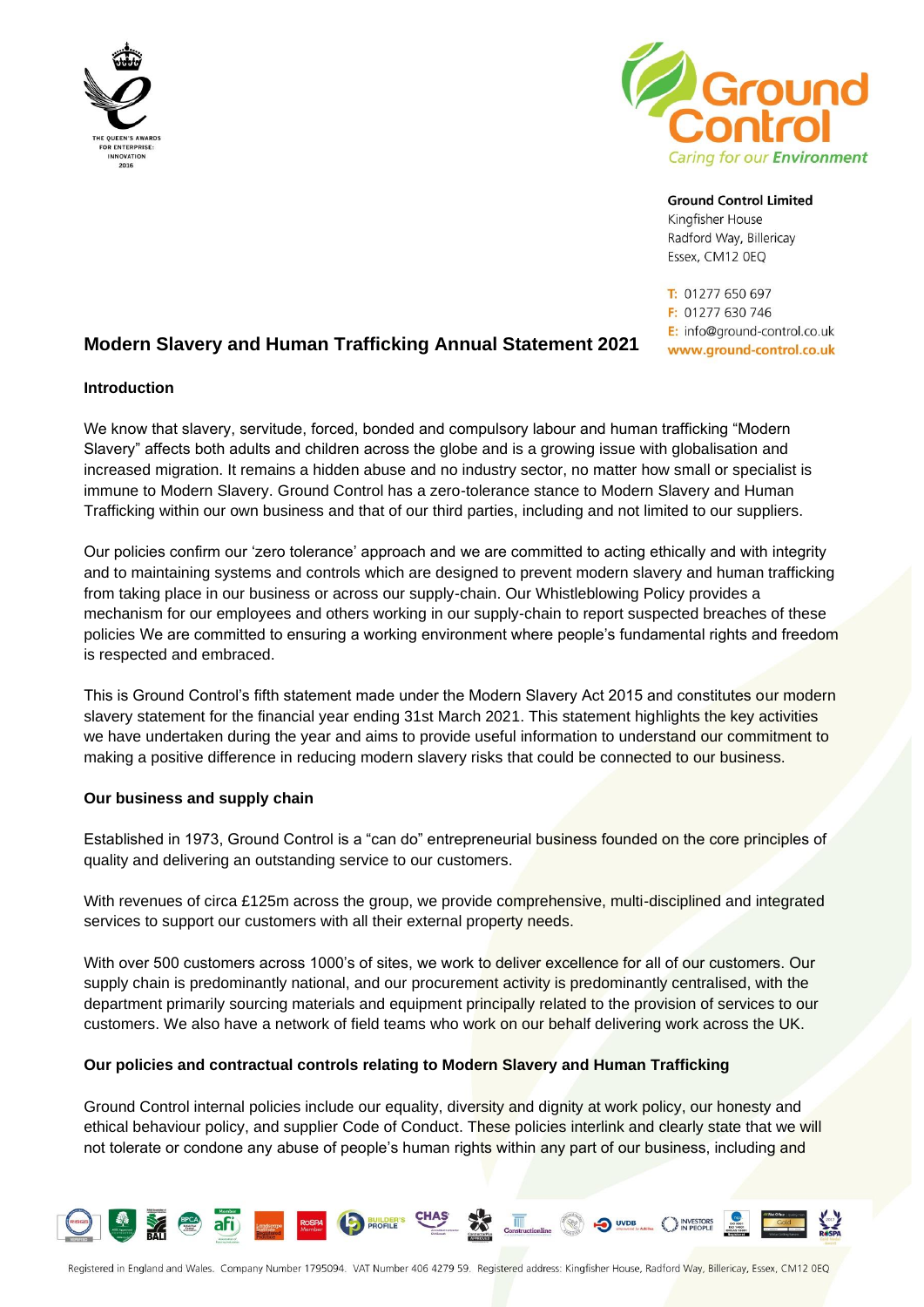limited to modern slavery and human trafficking. Suppliers found to be in breach of the supplier code of conduct will be terminated.

We also have a robust whistleblowing policy that has been extended to explicitly state modern slavery and human trafficking; this is available to all our employees and accessible on our Company intranet. Any report will be referred immediately to Human Resources, be fully investigated with appropriate corrective action taken.

# **Our due diligence processes, assessment of the risks and steps we have taken to prevent Modern Slavery and Human Trafficking in our business and supply chain**

An annual risk assessment was completed in February 2020 and we identified that the risk of modern slavery and human trafficking within our business remains extremely low, with over 95% of our employees being British nationals and our suppliers being predominately local or national. We have included modern slavery and human trafficking in our standard contract terms used for new contracts with preferred suppliers.

Our approach to diligence in our supply relationships continued in the previous year, including;

- enquiries in our supplier onboarding to validate that new supplier are meeting both legal obligations in relation to modern slavery and human trafficking and the high ethical standards we require of our suppliers;
- contractual obligations to ensure ongoing compliance with the Modern Slavery Act 2015 and our related ethical policies and procedures; and
- regular review of suppliers through auditing and supplier meetings.

The prevention of modern slavery and human trafficking are given due attention during the due diligence process applied to our new suppliers and a key consideration with our ongoing evaluation of our existing suppliers. We have built long standing relationships with many of our suppliers and have communicated clearly our expectations of business behaviour through our annual calendar of communication activities. In addition to this, our Field Teams are audited on a cyclical basis by our Operational Leaders, with completion KPI's in place.

Our employees' dignity, fair treatment, health, safety and wellbeing are of the utmost importance; during the annual review process employees' contribution to our culture and demonstration of our values "We act with integrity and honour our commitments" and "We value each other" is assessed, recognised and enhancement plans determined.

Robust Right to Work checks are completed with all potential new employees, prior to commencement and supported with an annual program of Right to Work audits, completed with any persons that represent Ground Control including and not limited to all employees. Recognising that our employees need to have the opportunity to report any concerns which they may have regarding any aspect of their working life or work practices, at any time, we have invested into providing all employees with access to a confidential 24-hour support and advice line.

# **Modern Slavery and Human Trafficking training**

Ground Control is dedicated to ensuring that all employees are educated, understand and take seriously their personal responsibility for zero tolerance of modern slavery and human trafficking. We have in place Modern Slavery and Human Trafficking Training for all our Employees and Field Teams through GC Learning, our elearning platform.

# **Our effectiveness in preventing Modern Slavery and Human Trafficking**